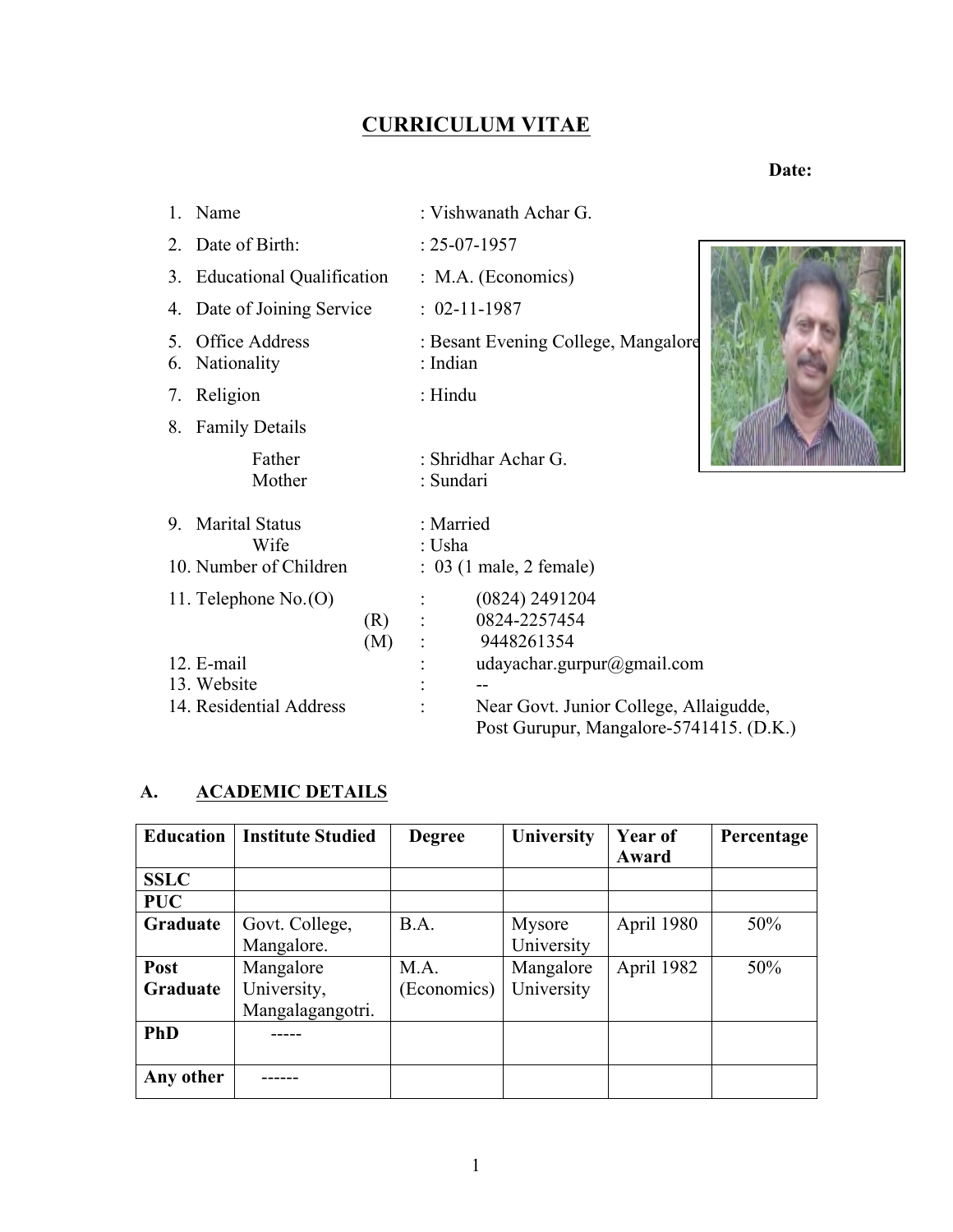# **B. PROFESSIONAL DETAILS**<br>1. Name of the College

:Besant Evening College, Mangalore.

.

- 2. Name of the Department : Economics
- 3. Years of Service : 27 years
- 4. Details of Refresher/ Orientation Courses Attended

| Sl.N             | Date       | Year | Course Type    | Department              | University            |  |
|------------------|------------|------|----------------|-------------------------|-----------------------|--|
| $\mathbf{O}$ .   |            |      |                |                         |                       |  |
|                  | 05.10.2000 | 2000 | Refresher      | Academic Staff College, | Mysore<br>University, |  |
| 1.               | to         |      | course         | University,<br>Mysore   | Mysore.               |  |
|                  | 25-10-2000 |      |                | Mysore.                 |                       |  |
|                  | 03.11.2001 | 2001 | Refresher      | of<br>Department        | Mangalore             |  |
|                  | to         |      | course         | Economics,<br>Mangalore | University,           |  |
| 2.               | 29-11-2001 |      |                | University, Mangalore.  | Mangalore.            |  |
|                  | 29.09.2004 | 2004 | Refresher      | Academic Staff College, | Mysore<br>University, |  |
| 3.               | to         |      | Course         | University,<br>Mysore   | Mysore.               |  |
|                  | 19-10-2004 |      | (Quantitative) | Mysore.                 |                       |  |
|                  |            |      | Methods<br>1n  |                         |                       |  |
|                  |            |      | Economics      |                         |                       |  |
|                  | 02.12.2004 | 2004 | Refresher      | Academic Staff College, | Madras<br>University, |  |
| $\overline{4}$ . | to         |      | Course         | University of Madras,   | Chennai.              |  |
|                  | 22-12-2004 |      | (International | Chennai.                |                       |  |
|                  |            |      | Economic       |                         |                       |  |
|                  |            |      | Issues)        |                         |                       |  |

#### 5. Seminars/Conferences / Symposia/Workshops attended/Papers Presented

| S1.              | Date             | Theme               | Sponsoring Body     | University/State/ | Type          |
|------------------|------------------|---------------------|---------------------|-------------------|---------------|
| No.              | &Year            |                     |                     | National/         | οf            |
|                  |                  |                     |                     | International     | Participation |
| 1.               | 12th $\&$        | "Are India's        | Besant Women's      | National          | Delegate      |
|                  | 13 <sub>th</sub> | Development         | College, Mangalore. |                   |               |
|                  | January,         | programme women     |                     |                   |               |
|                  | 2007             | oriented"           |                     |                   |               |
| 2.               | 11th             | "Special Economic   | Govinda Dasa        | <b>State</b>      | Delegate      |
|                  | August,          | Zone"               | College, Surathkal. |                   |               |
|                  | 2007             |                     |                     |                   |               |
| 3 <sub>1</sub>   | 14th $\&$        | "Value based"       | Besant Women's      | National          | Delegate      |
|                  | 15 <sub>th</sub> | education &         | College, Mangalore. |                   |               |
|                  | February,        | Literature"         |                     |                   |               |
|                  | 2008             |                     |                     |                   |               |
| $\overline{4}$ . | 7th & 8th        | "Social             | Canara College,     | National          | Delegate      |
|                  | September,       | responsibilities of | Mangalore in        |                   |               |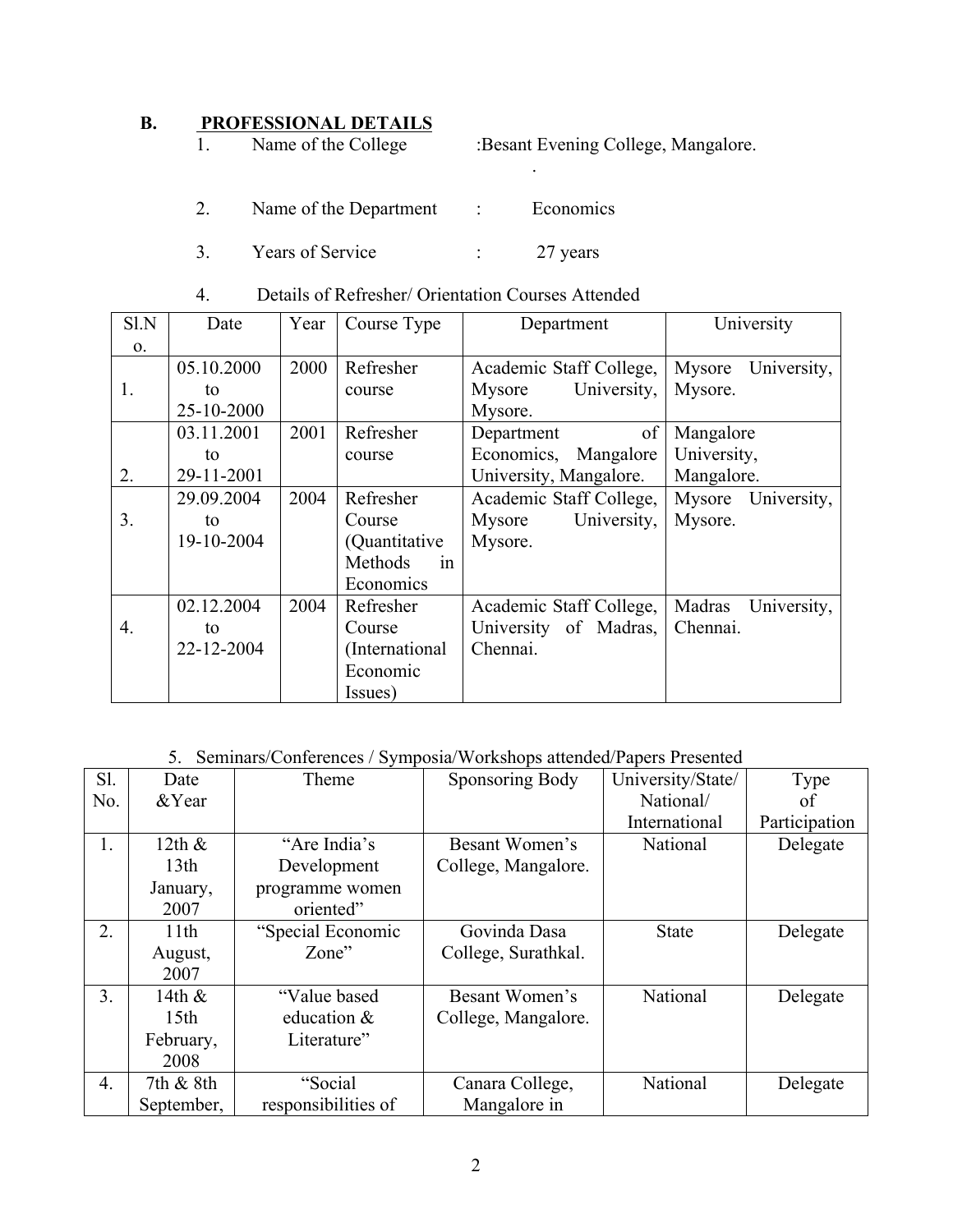|     | 2010                                          | educational<br>institutions"                                                                   | association with<br><b>AMUCT</b>                                                                                                          |          |          |
|-----|-----------------------------------------------|------------------------------------------------------------------------------------------------|-------------------------------------------------------------------------------------------------------------------------------------------|----------|----------|
| 5   | 22nd<br>January,<br>2011                      | "Emerging trends in<br>Entrepreneurial<br>Development"                                         | Besant Women's<br>College, Mangalore.                                                                                                     | National | Delegate |
| 6.  | 17th &<br>18th<br>February,<br>2011           | "Industry Institution,<br>New Directions and<br>Paradigms"                                     | Sri<br>Gokarnanatheswara<br>College, Mangalore.                                                                                           | National | Delegate |
| 7.  | 11th<br>February,<br>2012                     | "Annual Economic<br>Conference"                                                                | Sri Bhuvanendra<br>College, Karkala.                                                                                                      | National | Delegate |
| 8.  | 6th<br>September,<br>2012                     | "Threat to National<br>Security"                                                               | Sri Rama College,<br>Kalladka, Mangalore.                                                                                                 | Seminar  | Delegate |
| 9.  | 27th &<br>28th<br>November,<br>2012           | "Experience of 11th<br>Plan & Expectations<br>of 12th Plan"                                    | Bhandarkar's Arts<br>and Science College,<br>Kundapura.                                                                                   | National | Delegate |
| 10. | 7th & 8th<br>December,<br>2012                | "Co-operative<br>movement in next<br>hundred years<br>challenges and<br>prospects"             | Sri Dhavala College,<br>Moodabidri.                                                                                                       | National | Delegate |
| 11. | 12th<br>September,<br>2013                    | "Effectual Partnership<br>between Commercial<br><b>Bank and Micro</b><br>Finance Institutions" | <b>Besant Evening</b><br>College, Mangalore.                                                                                              | National | Delegate |
| 12. | 24th<br>September,<br>2013                    | "Changing Contours<br>of Indian Economy"                                                       | St. Aloysius College<br>(Autonomous),<br>Mangalore.                                                                                       | National | Delegate |
| 13. | November<br>30th to<br>December<br>2nd, 2013. | "Changing paradigms<br>of Higher Education-<br>XII Five Year Plan<br>Initiatives"              | AIFUCTO and<br>NUEPA, held at St.<br>Aloysius College,<br>Mangalore.                                                                      | National | Delegate |
| 14. | 13th<br>December,<br>2013.                    | "Innovative Practices<br>in Libraries"                                                         | Dept. of Library &<br>Information Centre,<br>Besant Women's<br>College, in<br>collaboration with<br>Dakshina Kannada &<br>Kodagu Library. | National | Delegate |
| 15. | 17th<br>December,<br>2013                     | "Effectual Disaster<br>Management in India<br>with special reference                           | <b>Besant Evening</b><br>College, Mangalore.                                                                                              | National | Convenor |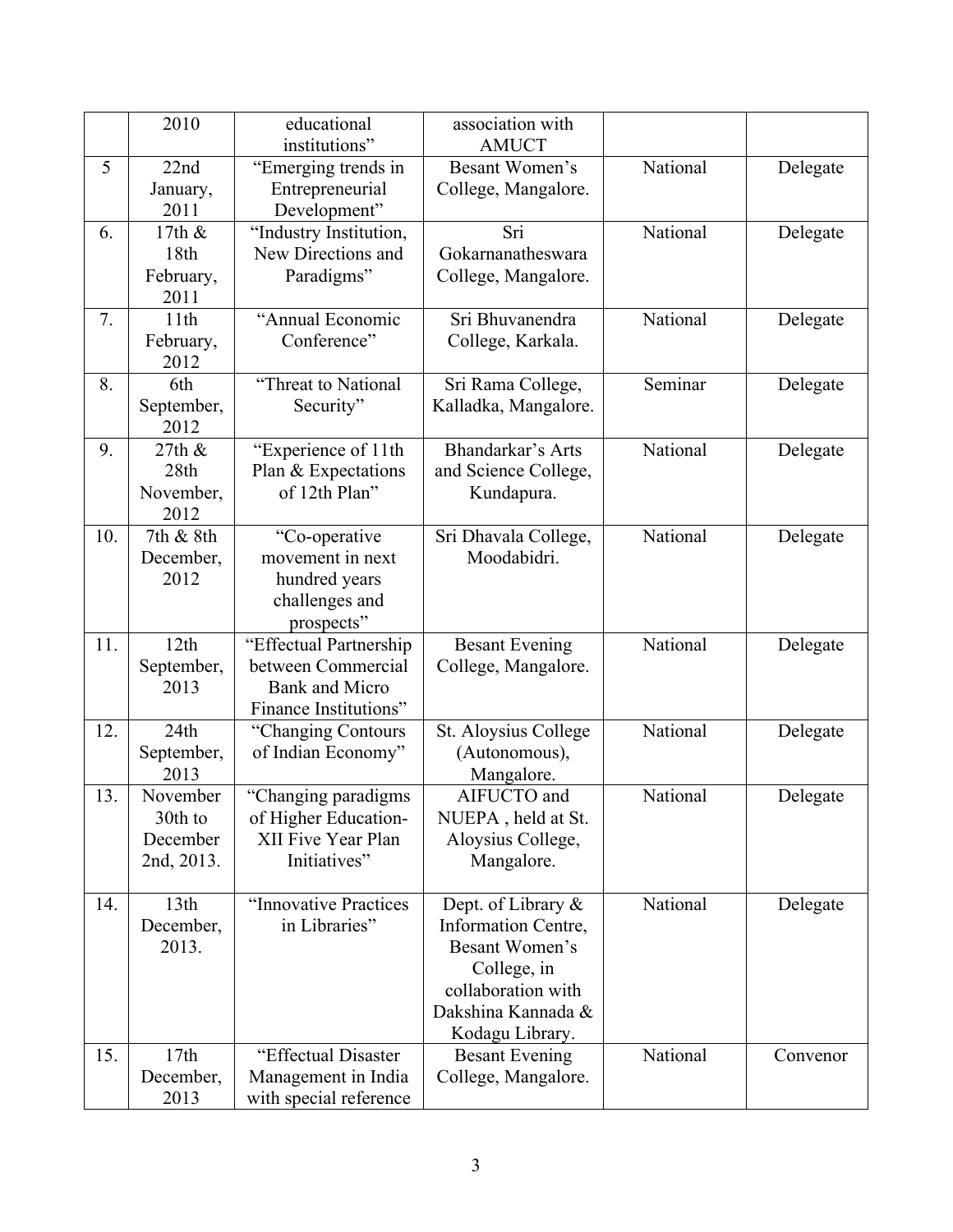|     |             | to $D.K.''$           |                     |              |          |
|-----|-------------|-----------------------|---------------------|--------------|----------|
| 16. | 17th        | "Social Capital       | Besant Women's      | National     | Delegate |
|     | January,    | Formation – The       | College, Mangalore. |              |          |
|     | 2014        | Indian Experience"    |                     |              |          |
| 17. | 18th        | "Save Agriculture,    | Vivekananda         | <b>State</b> | Delegate |
|     | September,  | Serve Agriculture –   | College, Puttur.    |              |          |
|     | 2014        | Encouraging the       |                     |              |          |
|     |             | Youth"                |                     |              |          |
| 18. | 29th        | "Issues and           | Besant Women's      | National     | Delegate |
|     | October,    | Challenges in Global  | College, Mangalore. |              |          |
|     | 2015        | Workplace"            |                     |              |          |
| 19. | 1st         | "Cancer Awareness     | Yenepoya            | Workshop     | Delegate |
|     | October,    | Programme"            | University,         |              |          |
|     | 2015        |                       | Deralakatte.        |              |          |
| 20. | 5th         | "Exploring innovative | M.S.N.M. Besant     | National     | Delegate |
|     | February,   | Management practices  | Institute of P.G.   |              |          |
|     | 2016.       | to achieve make in    | Studies, Bondel,    |              |          |
|     |             | India"                | Mangalore           |              |          |
| 21. | 20th & 21st | "Land and Economy;    | Mahaveera College,  | National     | Delegate |
|     | January     | Issues and            | Moodbidre.          |              |          |
|     | 2017        | Challenges"           |                     |              |          |

## 6. Membership of Learned Bodies/ Organizations:

| Sl. No.        | Name of Professional Bodies                                           | Years of Membership               | Status/Designation |
|----------------|-----------------------------------------------------------------------|-----------------------------------|--------------------|
| 1.             | Mangalore University<br><b>Economics Teachers</b><br>Association      | 25 years                          | Member             |
| 2.             | <b>Association of Mangalore</b><br><b>University College Teachers</b> | 1996-2008<br>$(12 \text{ years})$ | Member             |
| 3 <sub>1</sub> | <b>Association of Mangalore</b><br><b>University College Teachers</b> | 2008-2010<br>$(2 \text{ years})$  | Vice-President     |
| 4.             | <b>Association of Mangalore</b><br><b>University College Teachers</b> | 2010-2012<br>$(2 \text{ years})$  | Treasurer          |
| 5.             | <b>Association of Mangalore</b><br><b>University College Teachers</b> | $2012$ - to date                  | Member             |

## **C. RESPONSIBILITIES HELD**

| Sl. No. | Name of the Organization      | Position Held                            | Years         |
|---------|-------------------------------|------------------------------------------|---------------|
|         | <b>Besant Evening College</b> | <b>Staff Secretary</b>                   | $2007 - 2010$ |
|         | <b>Besant Evening College</b> | <b>Students Union</b><br>Council Advisor | $2010 - 14$   |